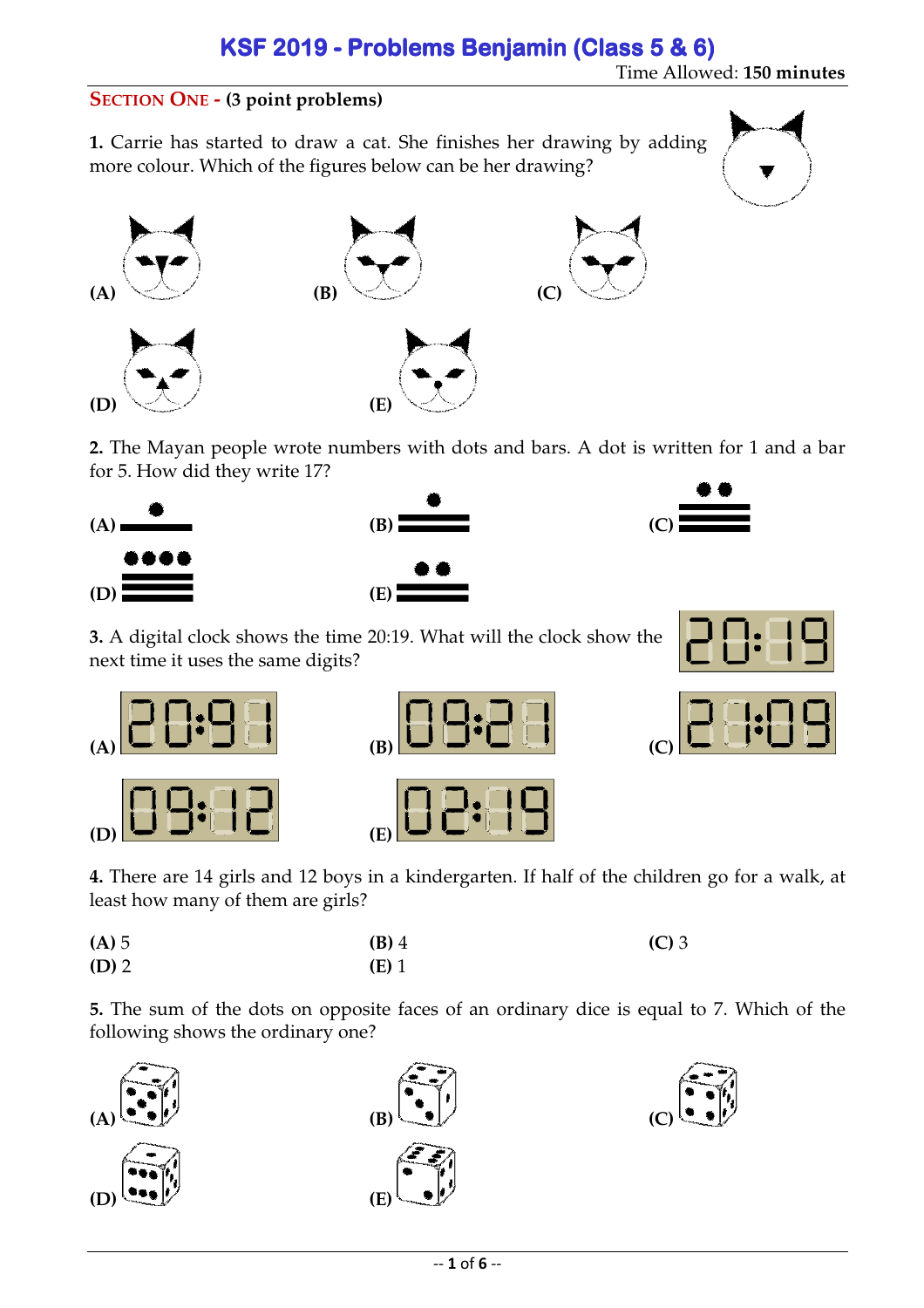

**8.** The 6 smallest odd natural numbers are written on the faces of a dice. Toni throws it three times and adds the results. Which of the following numbers cannot be the sum?

| (A) 21   | <b>(B)</b> 3 | (C) 20 |
|----------|--------------|--------|
| $(D)$ 19 | $(E)$ 29     |        |

**9.** The sum of the ages of a group of kangaroos is 36 years. In two years time the sum of their ages will be 60 years. How many kangaroos are in that group?

| (A) 10   | $(B)$ 12 | $(C)$ 15 |
|----------|----------|----------|
| $(D)$ 20 | (E) 24   |          |

**10.** Michael paints the following buildings made up of identical cubes. Their bases are made of 8 cubes. Which building needs the most paint?

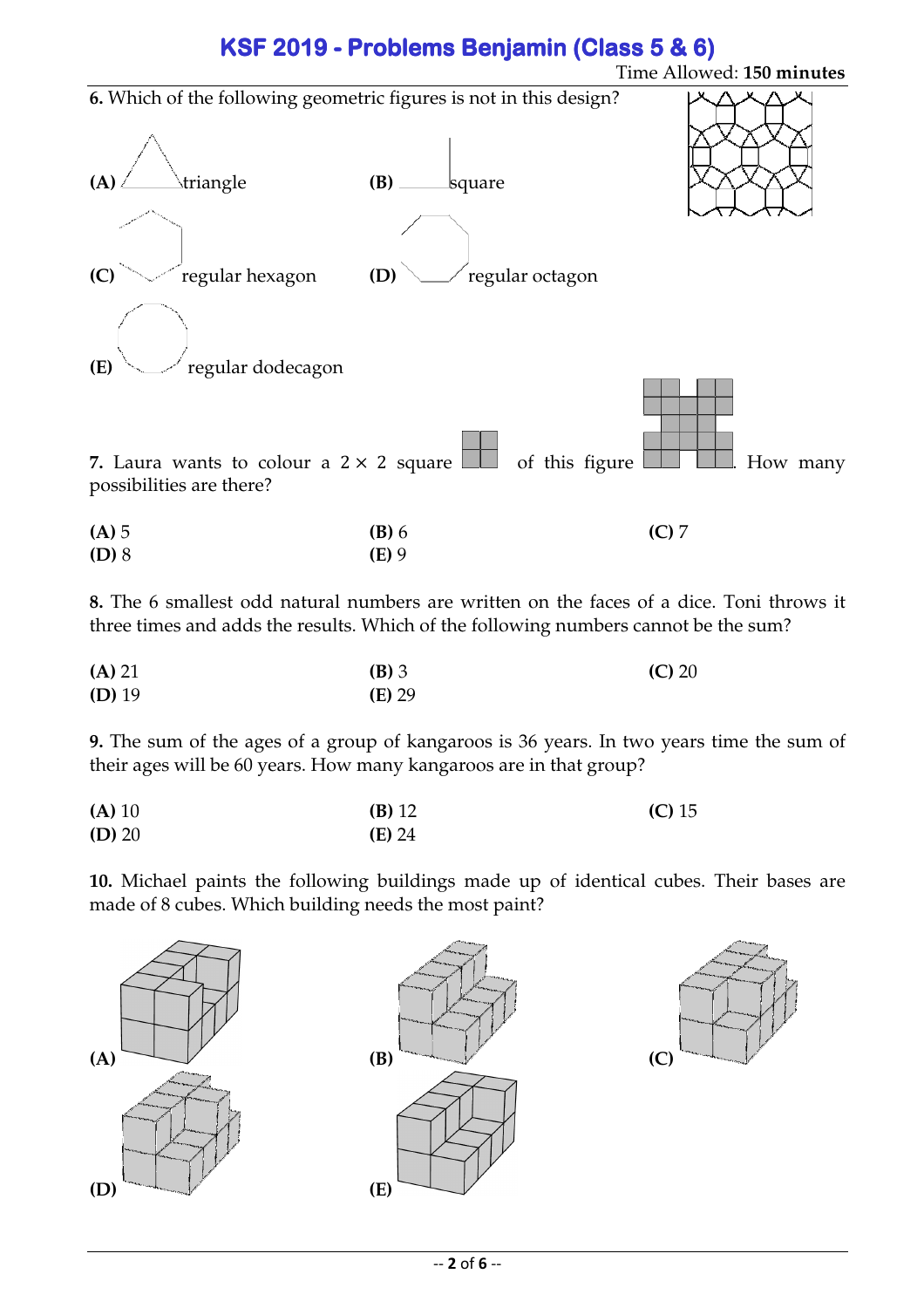Time Allowed: **150 minutes**

8

 $\overline{\mathbf{z}}$ 

4

#### **SECTION TWO - (4 point problems)**

**11.** On each of three pieces of paper a three digit number is written. Two of the digits are covered. The sum of the three numbers is 826. What is the sum of the two covered digits?

| (A) 7   | $(B)$ 8  |          |
|---------|----------|----------|
| $(C)$ 9 | $(D)$ 10 | $(E)$ 11 |

**12.** Riri the frog usually eats 5 spiders a day. When Riri is very hungry, she eats 10 spiders a day. She ate 60 spiders in 9 days. How many days was she very hungry?

| $(A)$ 1 | $(B)$ 2 | $(C)$ 3 |
|---------|---------|---------|
| $(D)$ 6 | $(E)$ 9 |         |

**13.** Ria plays with a yardstick consisting of 10 sticks (see picture). Which of the following figures cannot be formed with this yardstick?









**14.** Five equal squares are divided into smaller squares. Which square has the largest black area?







**15.** A big triangle is divided into equilateral triangles as in the figure. The side of the small gray triangle is 1 *m*. What is the perimeter of the big triangle?

| $(A)$ 15 m          | <b>(B)</b> 17 $m$ |
|---------------------|-------------------|
| (C) 18 $m$          | $(D)$ 20 m        |
| ( <b>E</b> ) 21 $m$ |                   |

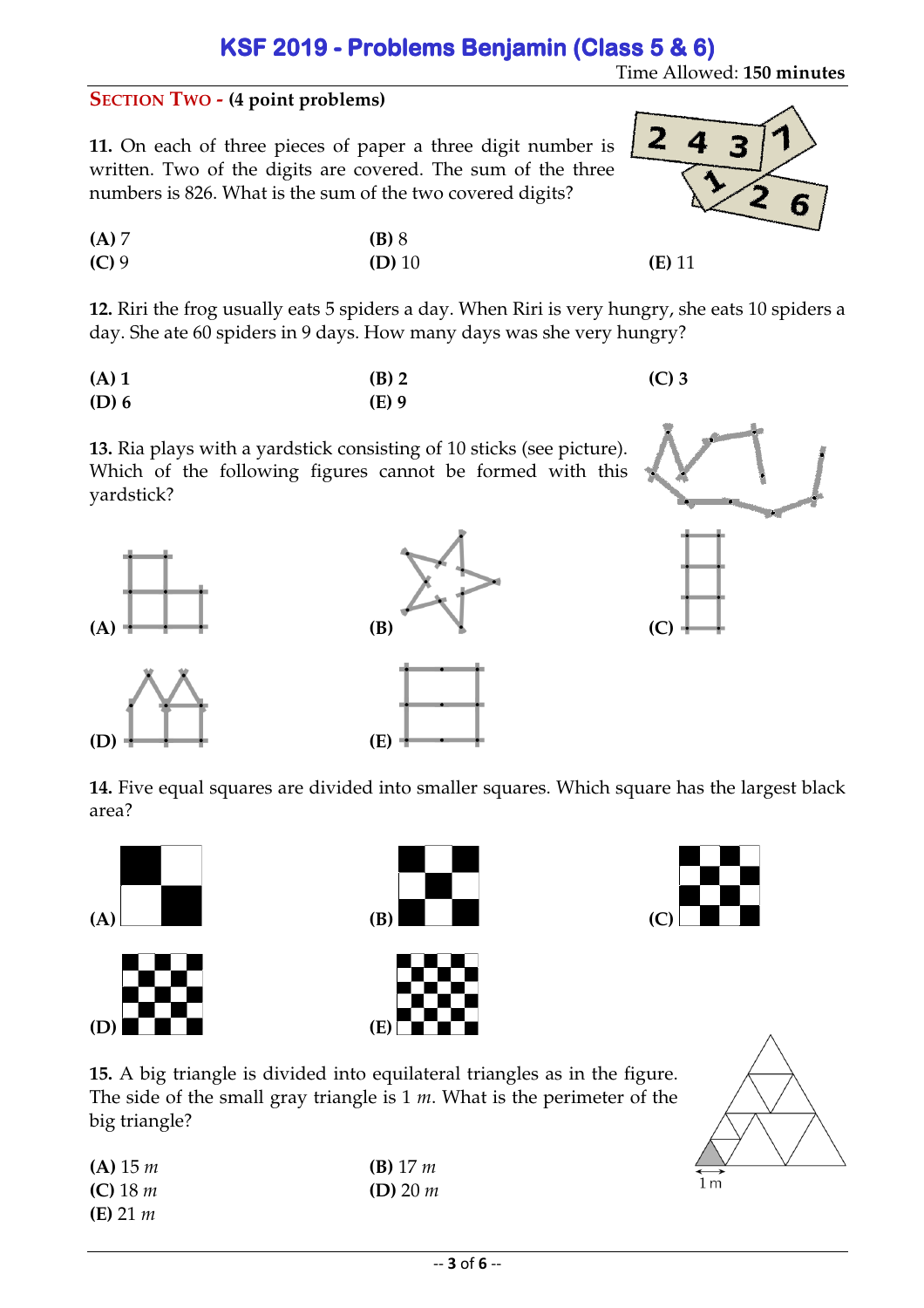**16.** In the garden of a witch there are 30 animals: dogs, cats and mice. The witch turns 6 dogs into cats. Then she turns 5 cats into mice. Now her garden has the same number of dogs, cats and mice. How many cats were there at the beginning?

**(A)** 4 **(B)** 5 **(C)** 9 **(D)** 10 **(E)** 11

**17.** With blocks of dimension 1cm  $\times$  1cm  $\times$  2cm, you can build towers as shown in the picture. How high is a tower that is built in the same way with 28 blocks?



**18.** Ali Baba and 40 thieves equally divided 42 identical bags of gold coins. Each of them got one full bag and 2 coins. How many coins did a bag contain?

| $(A)$ 42 | $(B)$ 81 | (C) 82 |
|----------|----------|--------|
| (D) 84   | $(E)$ 41 |        |

**19.** Alex, Bob and Carl go for a walk every day. If Alex doesn't wear a hat, then Bob wears a hat. If Bob doesn't wear a hat, then Carl wears a hat. Today Bob is not wearing a hat. Who is wearing a hat?

| (A) Both Alex and Carl            | <b>(B)</b> Only Alex                        | (C) Only Carl |
|-----------------------------------|---------------------------------------------|---------------|
| <b>(D)</b> Neither Alex, nor Carl | <b>(E)</b> It is not possible to determine. |               |

**20.** The cardboard is folded into a  $2 \times 1 \times 1$  box. Which picture does NOT show this box?





**SECTION THREE - (5 point problems)** 

**21.** The cube shown in the figure has a positive integer written on each face.

The products of the two numbers on opposite faces are the same. What is the smallest possible sum of the six numbers on the cube?

| (A) 36   | (B) 37   | $(C)$ 41 |
|----------|----------|----------|
| $(D)$ 44 | $(E)$ 60 |          |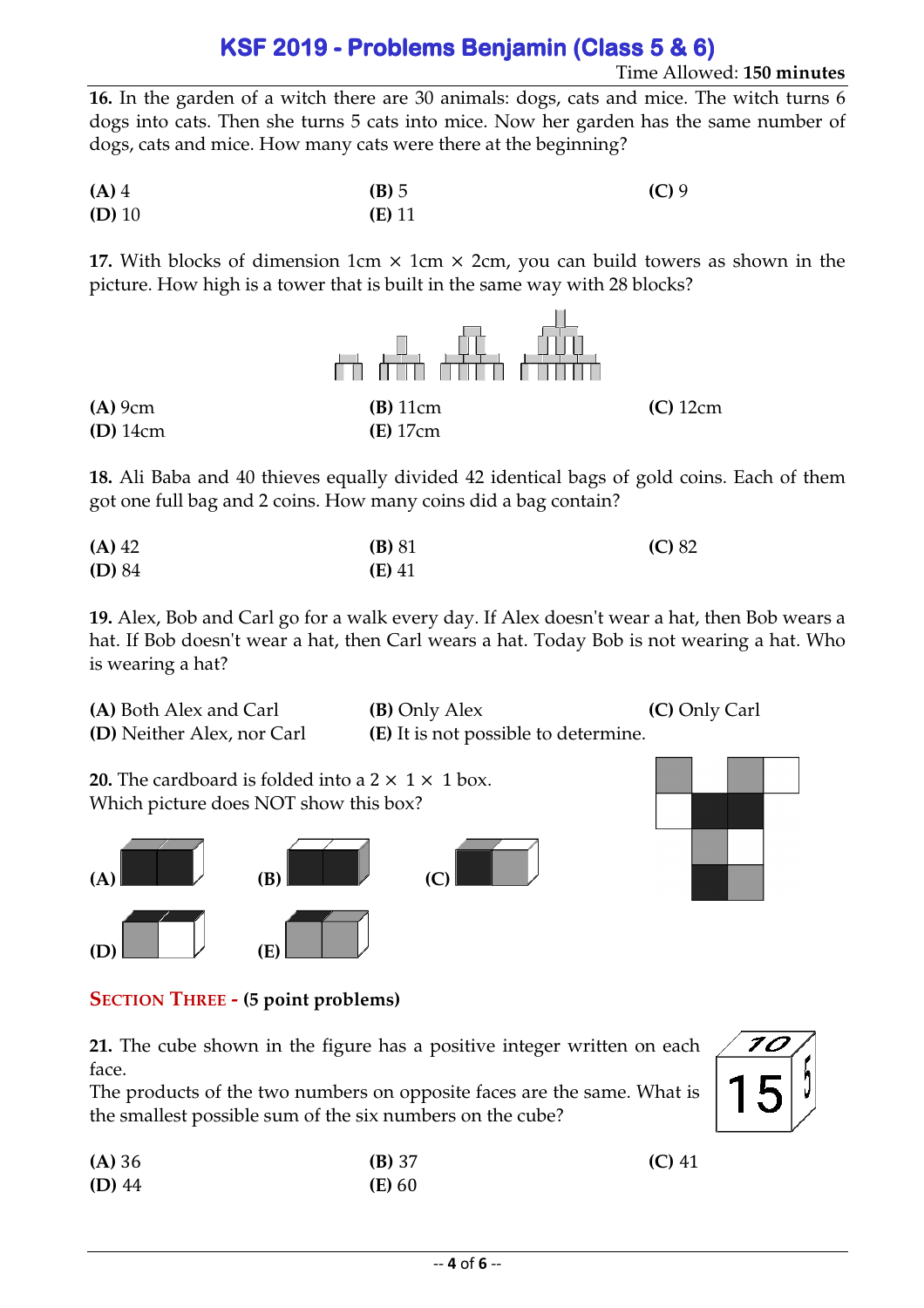Time Allowed: **150 minutes**



Six identical black beads and three identical white beads are arranged on weighing scales as shown in the picture. What is the total weight of these nine beads?

| (A) 100 g          | $(B)$ 99 g | (C) $96 \text{ g}$ |
|--------------------|------------|--------------------|
| (D) $94 \text{ g}$ | (E) 90 g   |                    |

**23.** Robert made 5 statements (A) - (E), exactly one of which is false. Which one?

**(A)** My son Basil has 3 sisters. **(B)** My daughter Ann has 2 brothers. **(C)** My daughter Ann has 2 sisters. **(D)** My son Basil has 2 brothers. **(E)** I have 5 children.

**24.** Benjamin writes an integer in the first circle  $+1$ and then fills the other five circles by following the instructions. How many of the six numbers in the circles are divisible by 3?

**(A)** 1 **(B**) both 1 and 2 are possible **(C)** 2

**(D**) both 2 and 3 are possible **(E)** both 3 and 4 are possible

**25.** Each of the following pictures shows the net of a cube. Only one of the resulting cubes has a closed line on it. Which one?



**26.** Emily took selfies with her 8 cousins. Each of the 8 cousins is in two or three pictures. In each picture there are exactly 5 cousins. How many selfies did Emily take?

| $(A)$ 3 | $(B)$ 4 | $(C)$ 5 |
|---------|---------|---------|
| $(D)$ 6 | (E) 7   |         |